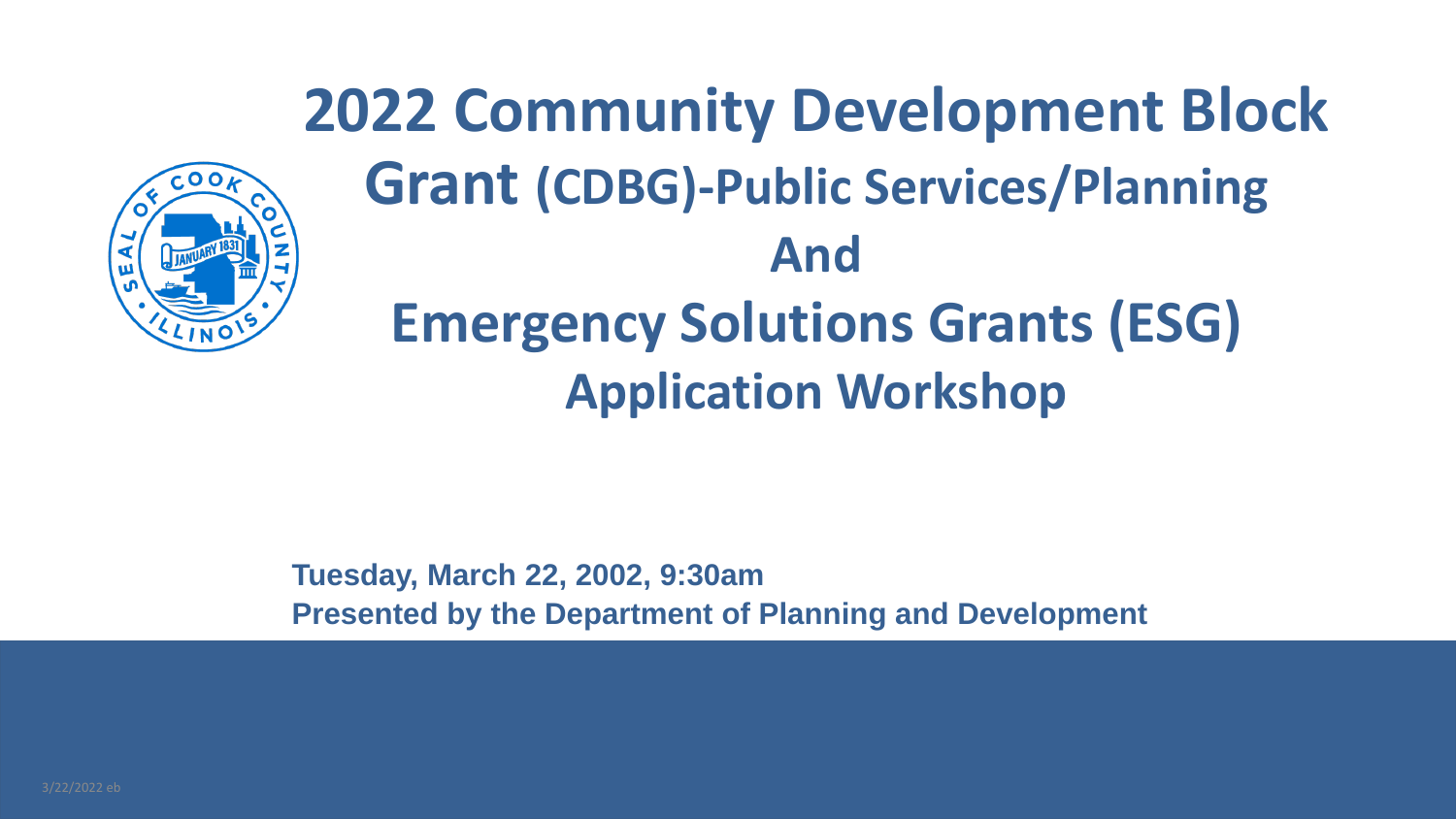### 2022 FUNDING CYCLE UPDATES & IMPORTANT INFORMATION

• Non-profits may apply for one CDBG Capital Improvement project and one CDBG Public Service / Planning project plus one ESG. *Otherwise, there is a limit of one funding* 

- **Applications must be submitted via the online application submission forms.** *No paper copies or emailed applications will be accepted***.**
- *application per grant per agency .*
- All 2022 CDBG proposed projects must be consistent with *Moving to*  County's current Consolidated Plan
- roadmap), including a focus on racial equity
- *total.*

*Implementation[\(https://www.cookcountyil.gov/sites/g/files/ywwepo161/files/cnt\\_cookcountyplan\\_6-30-20\\_1.pdf](https://www.cookcountyil.gov/sites/g/files/ywwepo161/files/cnt_cookcountyplan_6-30-20_1.pdf) )* Cook

• [Consistency with the Cook County Policy Roadmap](https://www.cookcountyil.gov/service/policy-roadmap) (https://www.cookcountyil.gov/service/policy-

• *Applicants will lose 15 points for each required document not submitted out of 100pts* 

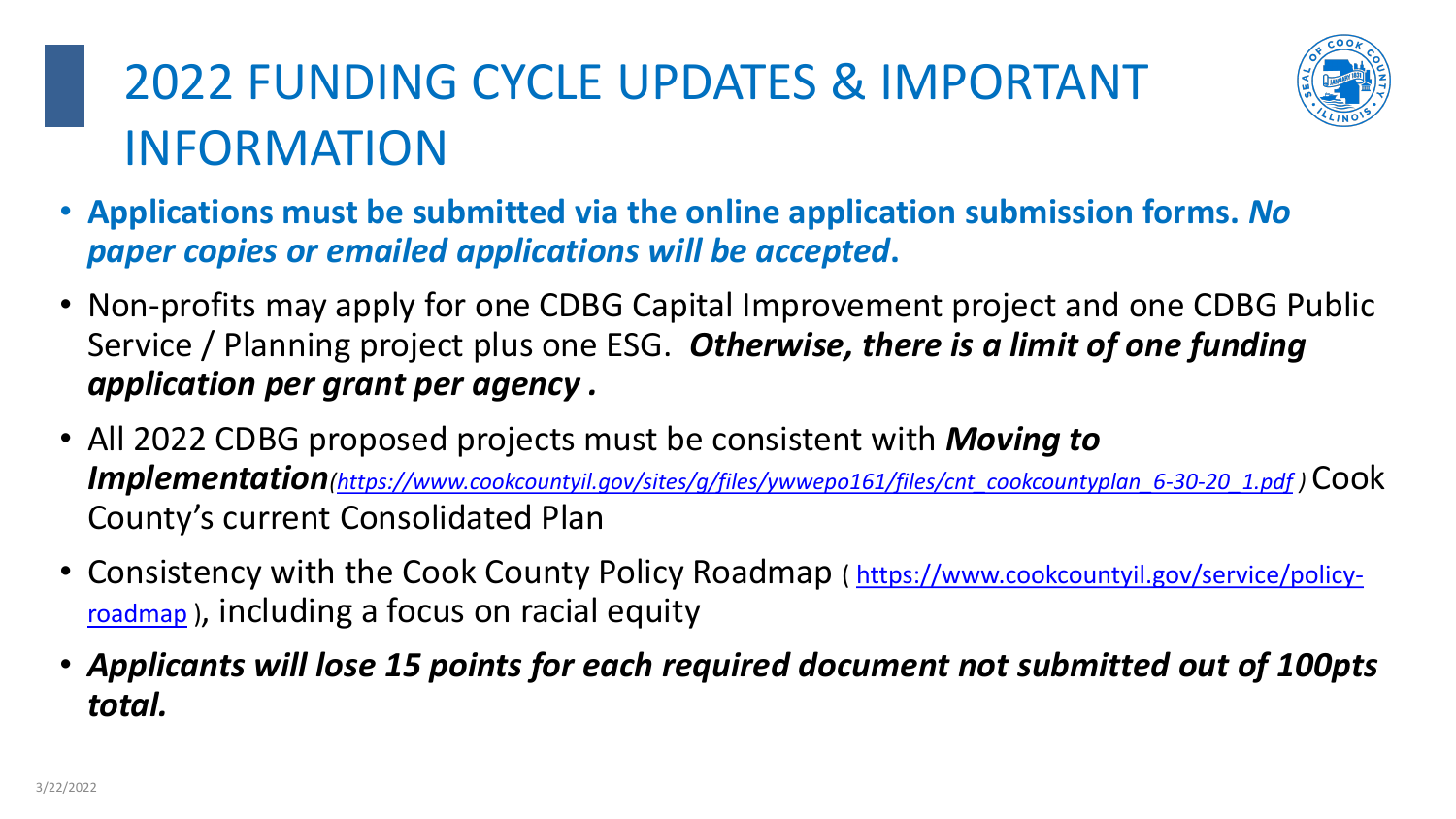# CDBG PROGRAM HISTORY AND OVERVIEW

• The Community Development Block Grant (CDBG) Program is authorized under Title 1 of the Housing and Community Development Act (HCDA) of 1974, as amended. CDBG grew out of the consolidation of several categorical programs under which communities competed nationally for funds. The primary objective of Title I of the HCDA, as amended, is the *development of viable urban communities*. These viable communities are achieved by providing the following, principally for persons of low-

- and moderate-income:
	- Decent housing;
	- A suitable living environment; and
	- Expanded economic opportunities

**\*\*At least seventy-percent (70%) of CDBG funds must be utilized to support activities that benefit low- and moderate-income persons.\*\***

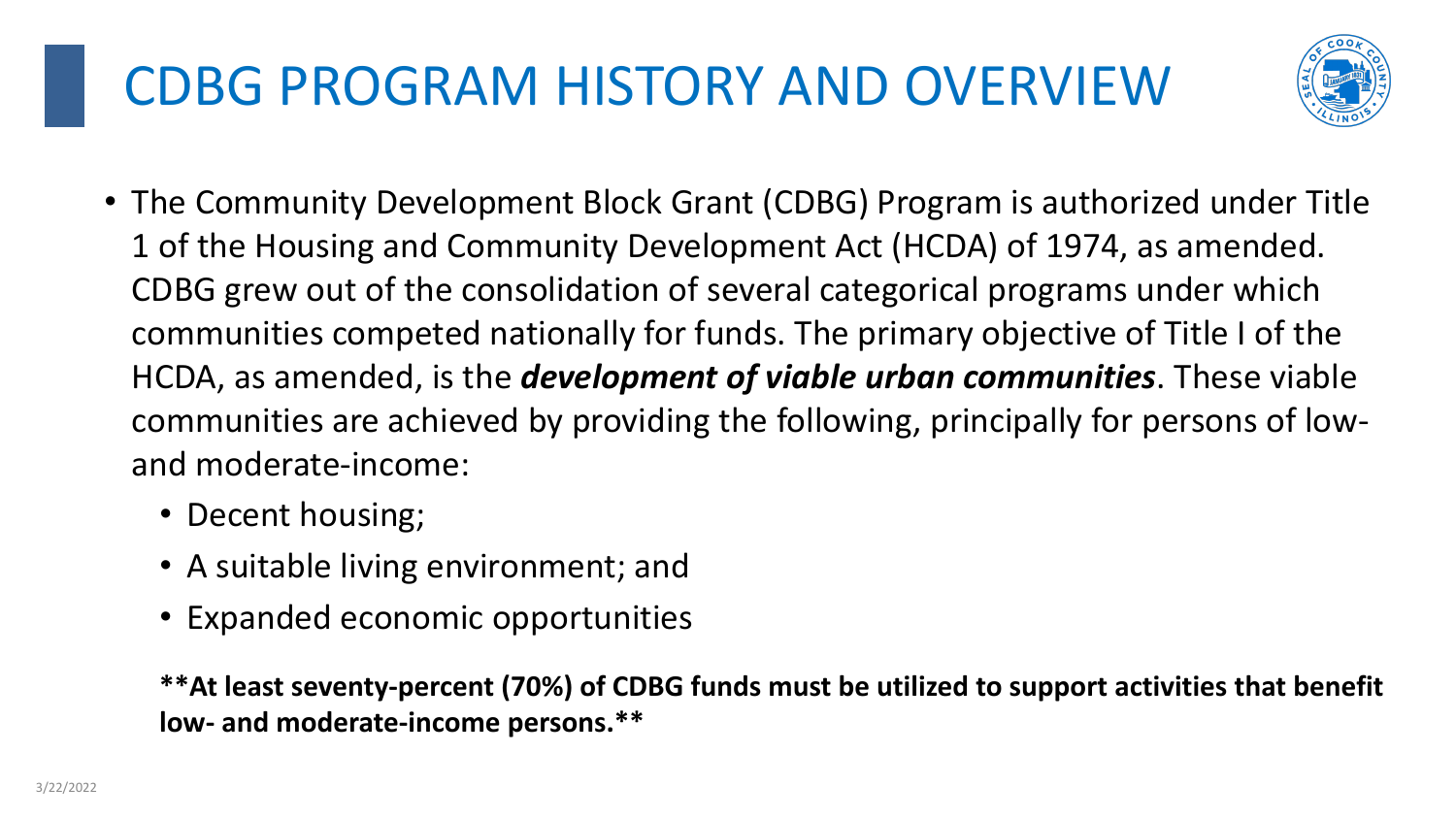# ESG PROGRAM HISTORY AND OVERVIEW

• The Emergency Shelter Grant (ESG) has now been amended by the "Homeless Emergency Assistance and Rapid Transition to Housing" (HEARTH) Act of 2009 to become the Emergency Solutions Grant (ESG). The HEARTH Act amends and reauthorizes the McKinney-Vento Homeless Assistance Act of 1987. The primary changes include a greater emphasis on homelessness prevention, the addition of Information System (HMIS) use, increased emphasis on performance, and a requirement for greater coordination and collaboration between the recipient and

rapid re-housing, the regulatory requirements for Homeless Management the Continuum of Care .

**\*The regulations implementing the ESG Program are found at 24 CFR Part 576.\***

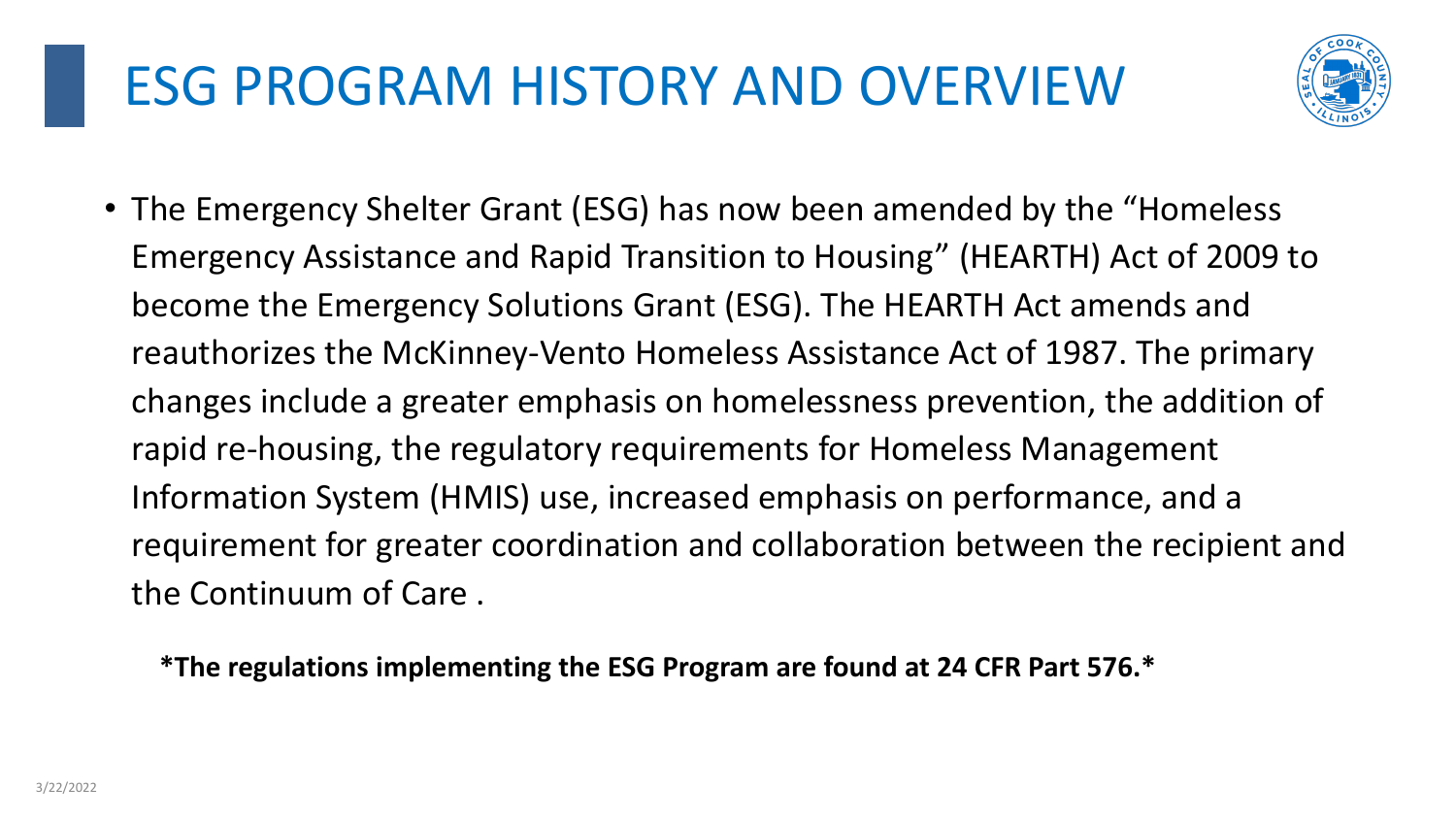### ELIGIBLE ACTIVITIES-CDBG

### **Planning & Public Service Projects:**

### • Plans and Studies: Activities including but not limited to comprehensive community or economic development plans and project feasibility studies.

\*\* Note: CDBG funds under this category are limited due to a regulatory cap on planning and administration. Specifically, Cook County may only utilize 20 percent of its annual entitlement allocation for these purposes including internal administrative operations.

\*\* Note: CDBG funds under this category are limited due to a regulatory cap on public services. Specifically, Cook County may only utilize 15 percent of its annual entitlement allocation for this purpose. In addition, public service eligibility is contingent upon the proposed project providing either a new service, or a quantifiable increase in the level of an existing service from those services offered in the preceding 12 months.\*\*

• Public Services: Activities including but not limited to employment services (e.g., job training), substance abuse services (e.g., counseling and treatment), fair housing counseling, services for senior citizens, services for homeless persons, etc. CDBG funds may be used to pay for labor, supplies, and material as well as to operate and/or maintain the portion of a facility in which the public service is

located (e.g., lease costs).

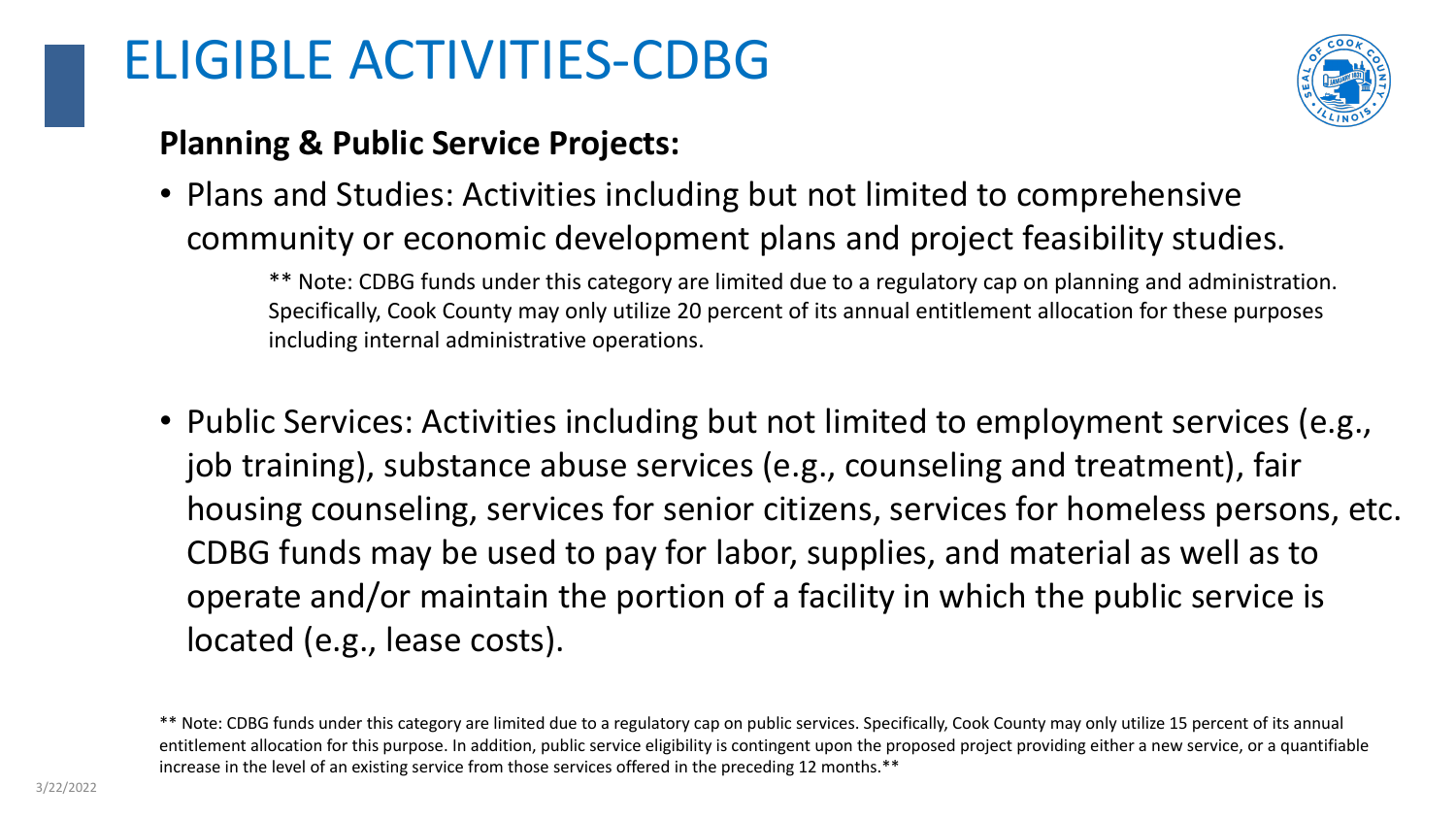# ELIGIBLE COMPONENTS AND ACTIVITIES-ESG

A broad range of programs and activities are eligible for funding in five components as listed below. Each component includes several eligible activities. Applicants may apply for funding under one or multiple components. While applicants may inquire about the eligibility of any activities not listed, applicants may generally presume that any activity not listed is ineligible. Proposed funding applications must serve suburban Cook County—either in its entirety or

• Homeless Prevention: Assistance and services to prevent households from becoming homeless. To qualify as being at risk, households must be under 30% area median

• Rapid Re-housing: Rapid Rehousing assistance can be used to help a homeless household move into permanent housing and achieve stability in that housing.

• HMIS: Cook County has required subrecipients to use HMIS (and for Domestic Violence services agencies to use a comparable data tracking program), and it is now

- within a specified location.
	- income and must also meet the criteria in the "at risk of homelessness" definition in 24 CFR § 576.2.
	-
	- required by HUD and also the first year it is an eligible component of ESG.
	- that family or individual.
	- persons, to provide immediate support and connect them to emergency, community, and mainstream services.
- All jurisdictions in Cook County may be served by Cook County's ESG program in this funding year except for:
	- Chicago
	- **Cicero**
	- **Evanston**
	- Oak Park

• Emergency Shelter- which includes- **Essential Services**: Includes staff salaries and related costs as indicated below; o Case management, includes costs of coordinated intake and assessment system, Counseling services, Connecting clients with mainstream services, Developing plan and monitoring progress of participants, and S**helter Operations**, including maintenance, rent, repair, security, fuel, equipment, insurance, utilities, food, furnishings, and supplies necessary for the operation of the emergency shelter. Where no appropriate emergency shelter is available for a homeless family or individual, eligible costs may also include a hotel or motel voucher for

Street Outreach, Engagement: Eligible costs include staff salaries and cell phone expenses, for workers who locate, identify, and build relationships with unsheltered

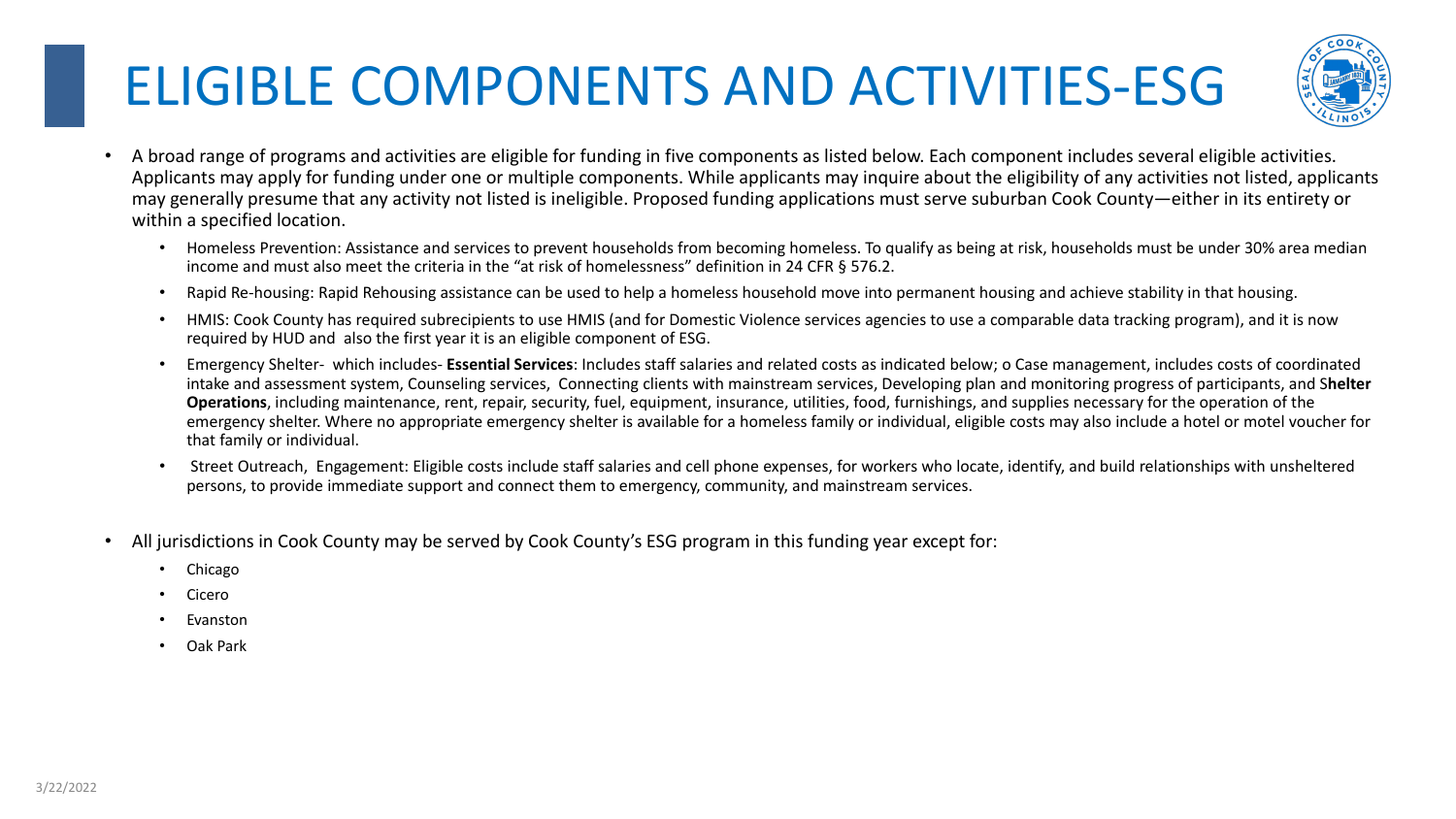# ELIGIBLE AREAS-CDBG

• Cook County currently receives CDBG funds as an annual entitlement allocation based on its qualification as an urban county. Cook County CDBG funds may only be utilized within the limits of the current effective Cook County Urban County area excluding other entitlement communities also

• Proposed funding applications must serve suburban Cook County—either in its entirety or within a specified location. Please note that organizations solely serving other jurisdictions that receive direct CDBG funding (see list below), or solely serving clients from these jurisdictions cannot be

- receiving CDBG funding .
- funded.
	- •Chicago •Evanston
	- •Skokie •Arlington Heights
	- •Elgin •Des Plaines
	- •Hoffman Estates • Palatine
	- •Mount Prospect •Schaumburg
		- •Berwyn •Cicero
		- •Oak Park •Oak Lawn

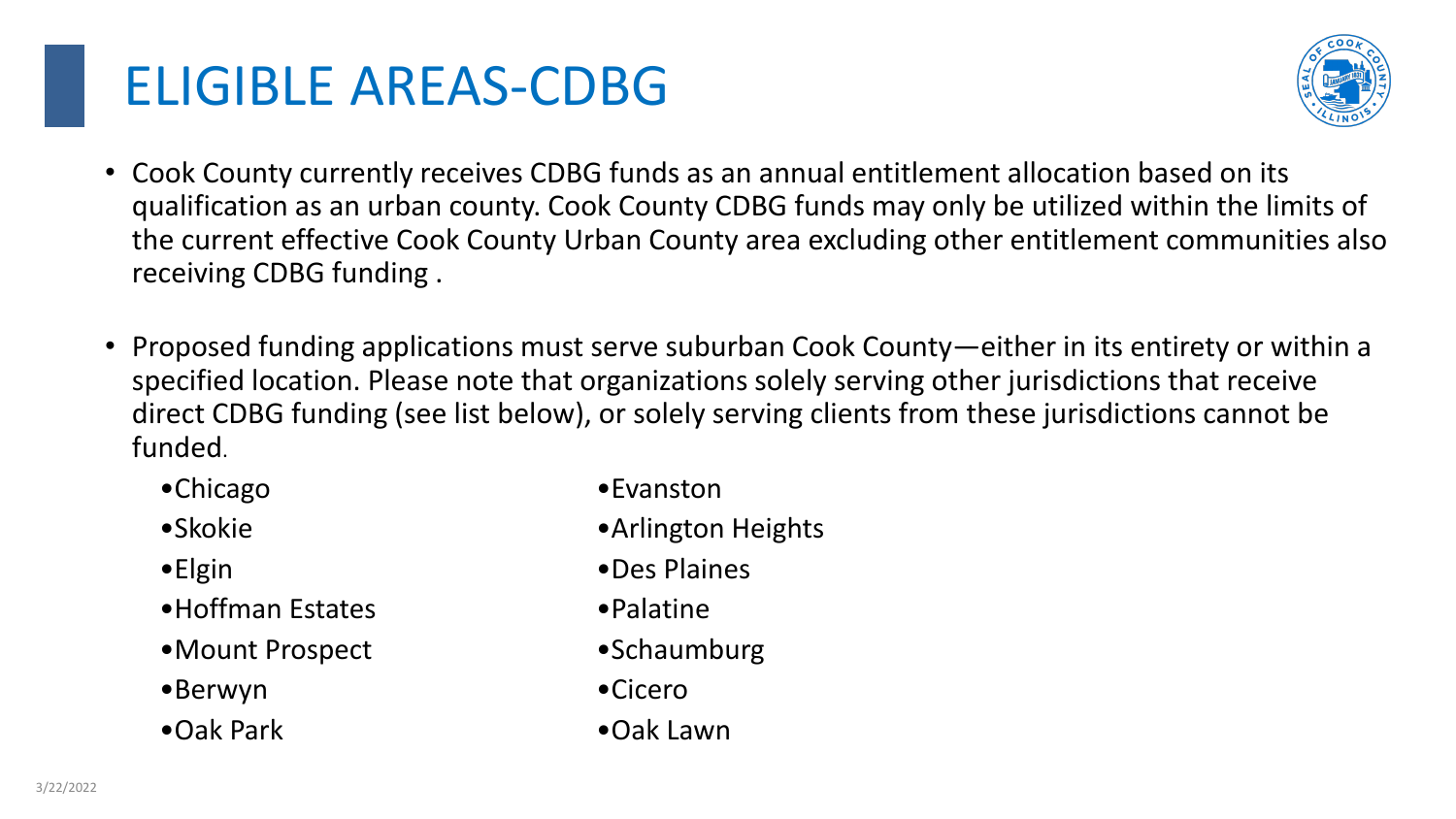# ELIGIBLE AREAS-ESG

• Cook County currently receives ESG funds as an annual entitlement allocation on the basis of its qualification as an urban county. Cook County ESG funds may only be utilized within the limits of the current effective Cook

• Proposed funding applications must serve suburban Cook County—either in its entirety or within a specified location. Please note that organizations solely serving other jurisdictions that receive direct ESG funding (see list below), or solely serving clients from these jurisdictions cannot be funded. Additionally, clients funded through Homelessness Prevention or Rapid Re-housing to move into or stay in apartments in these locations cannot be

- County Urban County area excluding other entitlement communities also receiving ESG funding.
- funded.
- - Chicago
	- Cicero
	- Evanston
	- Oak Park

• All jurisdictions in Cook County may be served by Cook County's ESG program in this funding year except for:

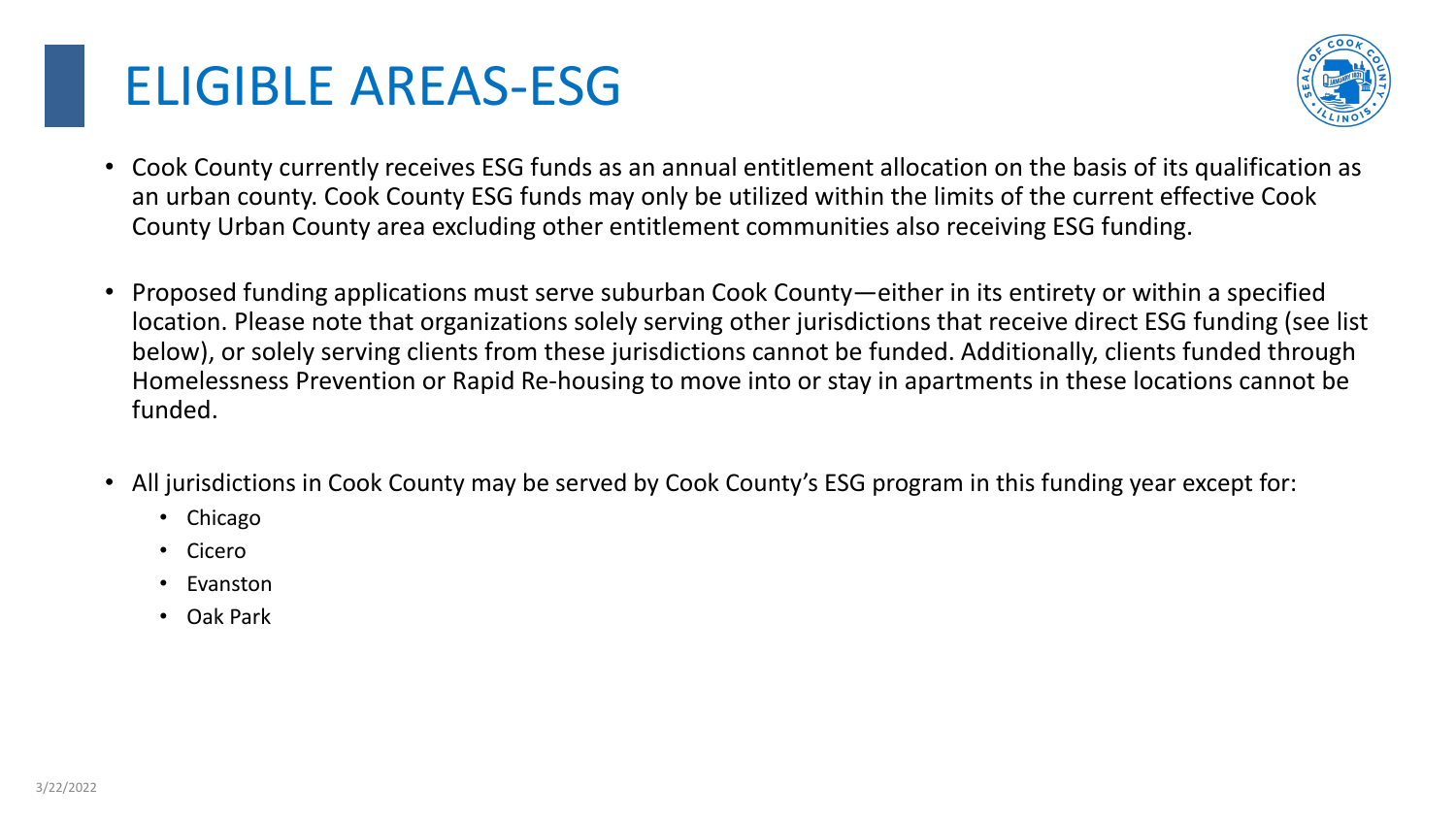MINIMUM AND MAXIMUM THRESHOLD REQUIREMENTS-CDBG

Public Service Projects Minimum – Funding Request: \$25,000 Maximum-Funding Request Cap: \$125,000

\*\* Note: Based on the nature and anticipated impacts of the proposed project, economic development projects may not be subject to the funding request maximums noted above at the discretion of Cook County. Prospective applicants interested in submitting economic development proposals are strongly encouraged to contact Cook County for guidance regarding project eligibility prior to submission.\*\*

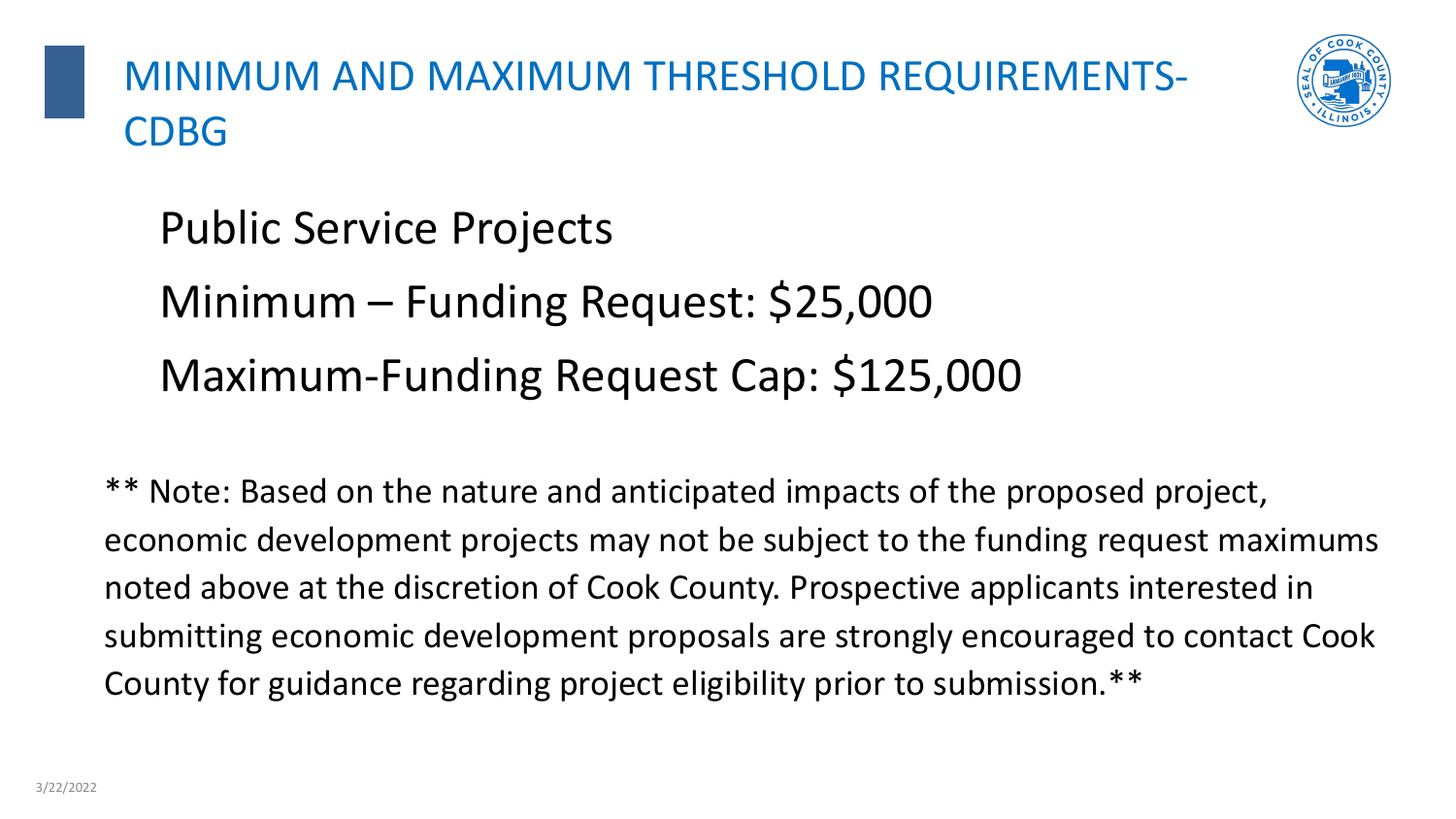### MINIMUM AND MAXIMUM THRESHOLD REQUIREMENTS-**ESG**

### **Minimums**

- Minimum application funded: \$25,000, can be spread across multiple activities and components.
- At minimum, the applicant must certify at least a dollar-for-dollar match for ESG. These matching funds must be available during the grant year itself

- No more than 50% of total award will be for staff salaries.
- Combined, the components of Street Outreach and Emergency Shelter will be capped at the greater of 60% of the total grant for the Program Year or the total amount obligated to Homeless Assistance from Program Year
- No more than 6 (six) total positions will be funded through staff salaries for ESG.

### **Maximums**

- No more than 20% of the applicant's total budget (taken from the latest audit submitted) may be funded as an ESG grant. (For example, if an organization's operating budget was \$100,000, the highest ESG allocation they could get would

be \$20,000.)

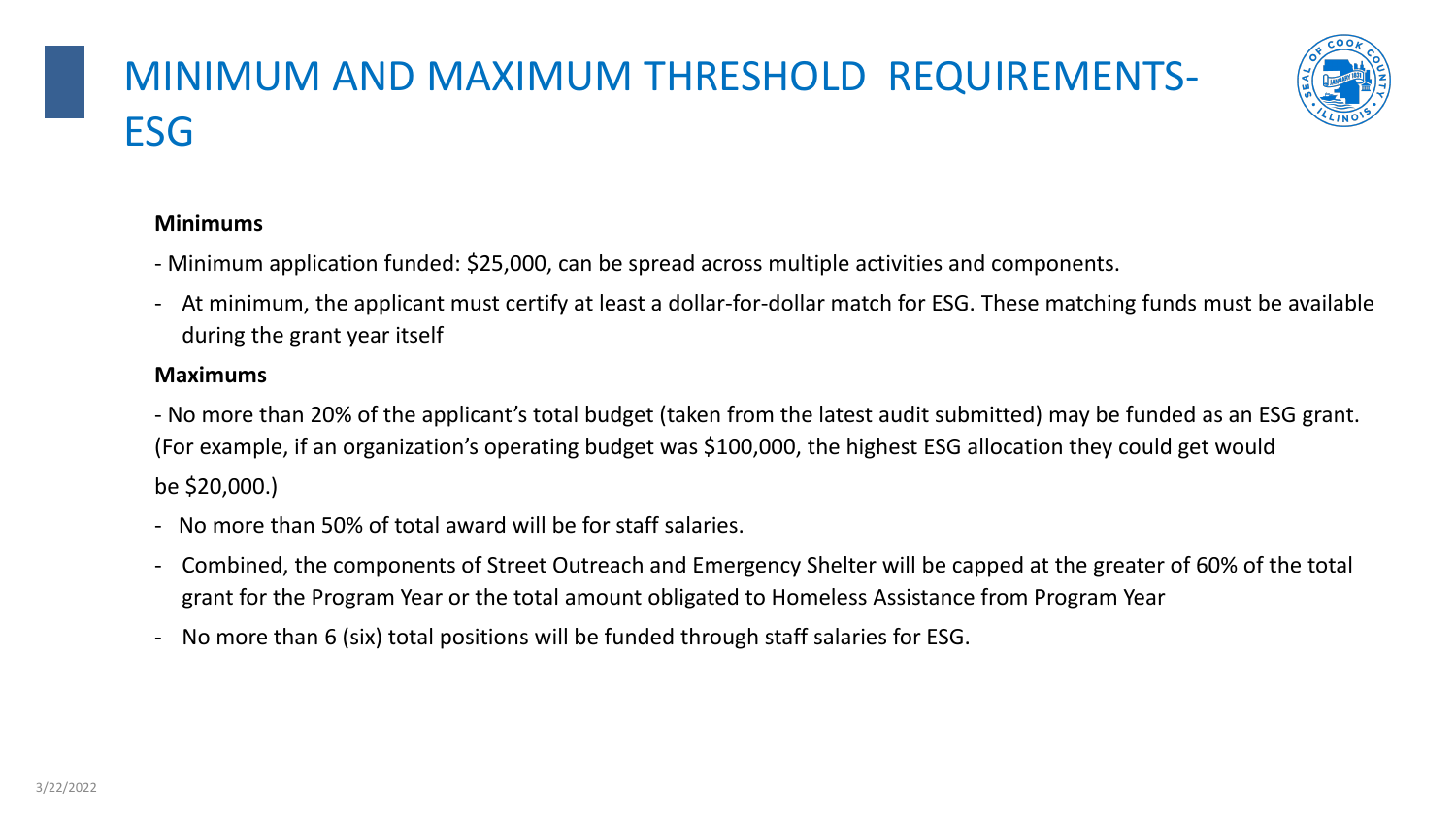# APPLICATION EVALUATION CRITERIA

• Applications are reviewed by Cook County staff to determine completeness, eligibility and consistency with Cook County's current Consolidated Plan. Applications are reviewed and recommended by means of a **competitive** 

• A well-written application is no guarantee of funding, you should also make every





- **application evaluation process.**
- effort to make sure that the application is complete and concise.

*\*\*Note: The individual application score is the primary factor in determining the recommended awards, but it is not the only factor that will be considered during the County's application review process. \*\**

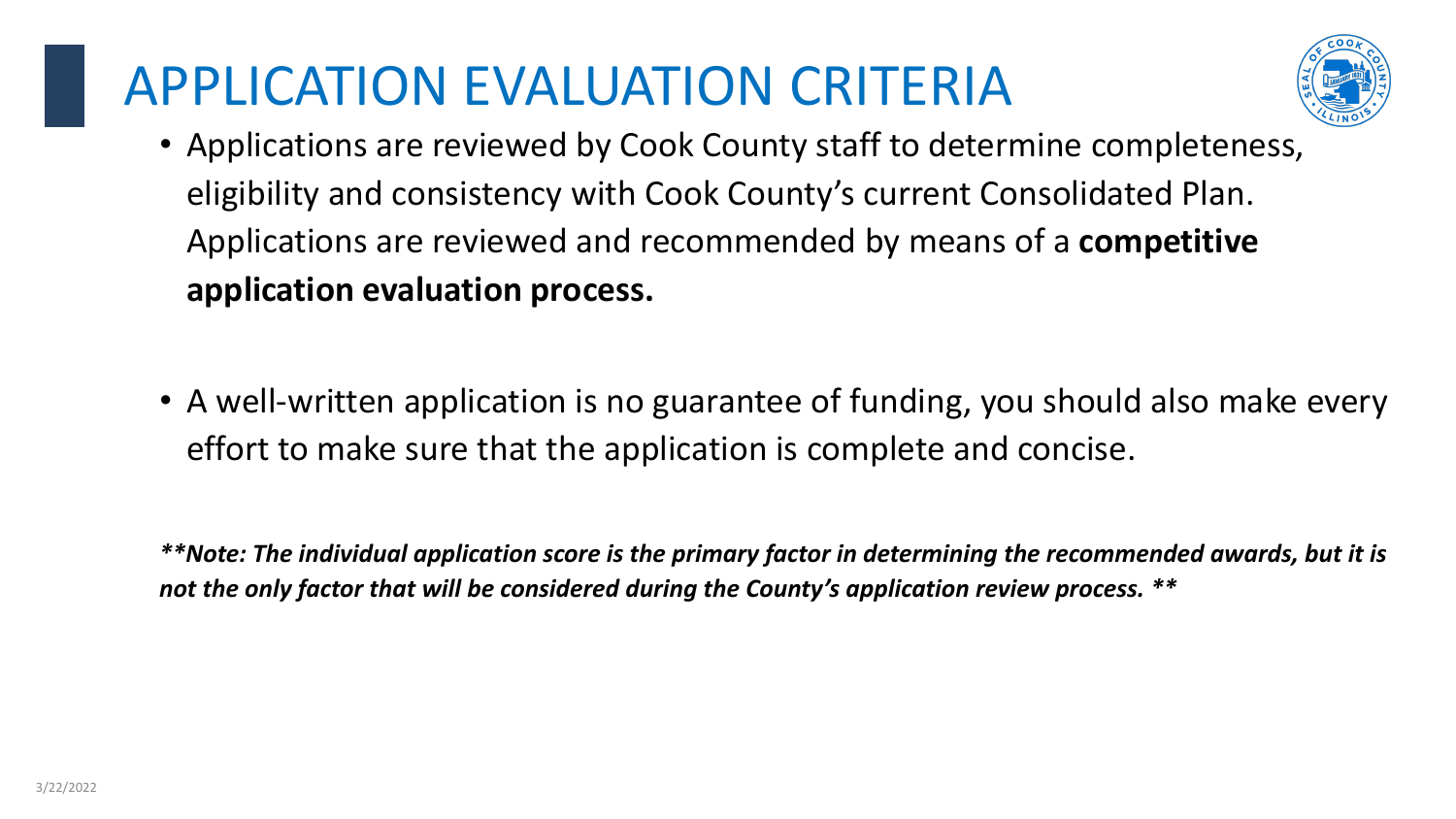

### Applications Online

# •Both the CDBG and ESG Applications are online at [www.CookCountyil.gov](http://www.cookcountyil.gov/)